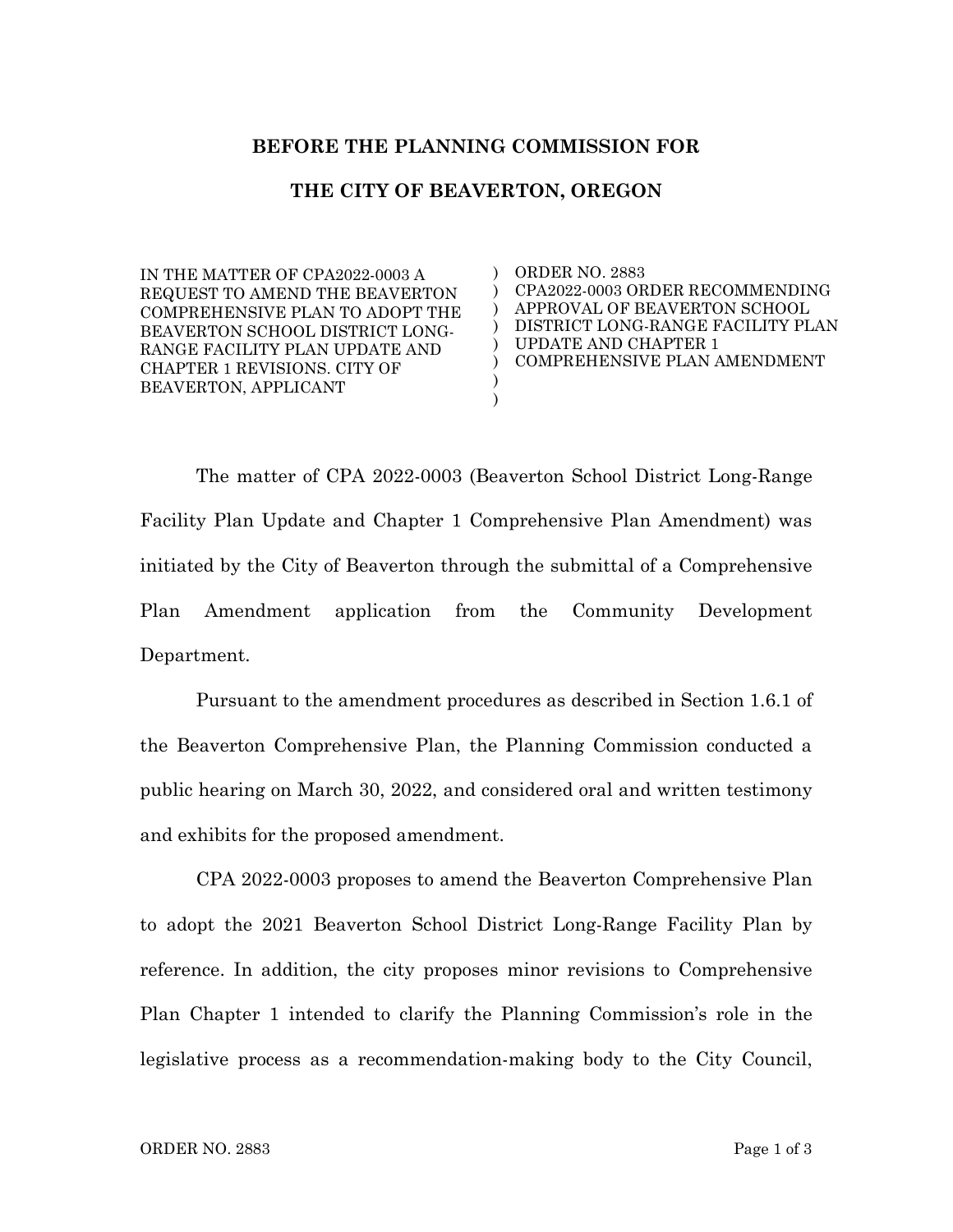correct existing scrivener's errors, and allow the Community Development Director to correct scrivener's errors administratively in the future. The amendment will affect Chapter 1 of the Beaverton Comprehensive Plan, the Procedures Element, and Chapter 5, the Public Facilities and Services Element.

The Commission, after holding the public hearing and considering all oral and written testimony, adopts the Staff Report dated March 23, 2022, and findings contain herein, as applicable to the criteria contained in Section 1.5.1 of the Beaverton Comprehensive Plan.

**IT IS HEREBY ORDERED** that pursuant to Section 1.6.2 of the Beaverton Comprehensive Plan, the Planning Commission recommends approval of CPA 2022-0003 (Beaverton School District Long-Range Facility Plan Update and Chapter 1 Comprehensive Plan Amendment) to the Beaverton City Council and adoption of the Amendment described herein based on the facts and findings in the Staff Report dated March 23, 2022.

Motion **CARRIED** by the following vote:

**AYES:** McCann, Lawler, Nye, Saldanha, Teater, Winter. **NAYS:** Glenewinkel. **ABSTAIN:** None. **ABSENT:** None.

Dated this \_\_\_\_\_\_\_ day of \_\_\_\_\_\_\_\_\_\_\_\_\_\_\_, 2022.